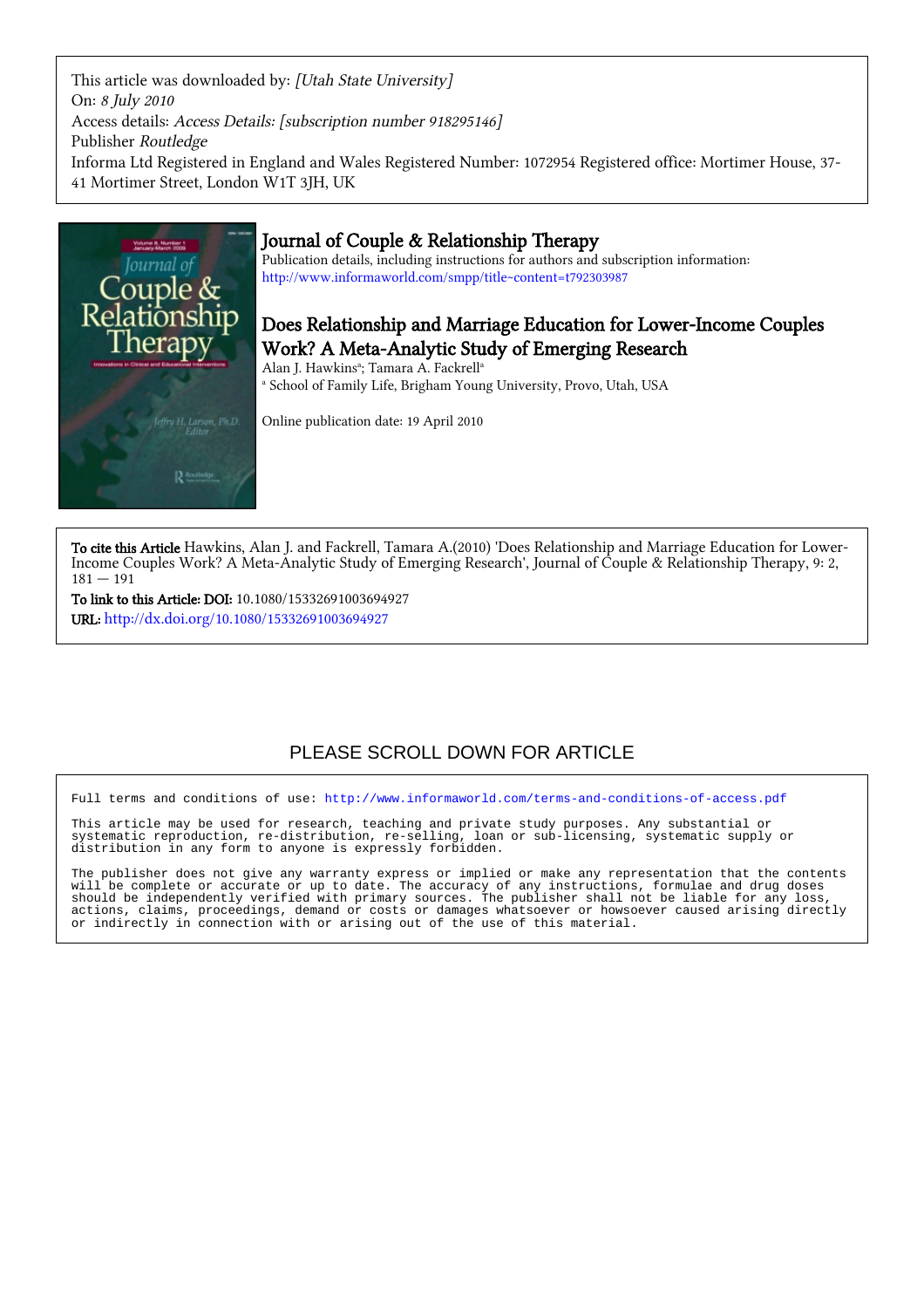

# **Does Relationship and Marriage Education for Lower-Income Couples Work? A Meta-Analytic Study of Emerging Research**

ALAN J. HAWKINS and TAMARA A. FACKRELL

*School of Family Life, Brigham Young University, Provo, Utah, USA*

*While a large number of studies have documented how couple education programs can strengthen couple relationships, few studies have tested these programs on lower-income, higher-risk couples. Yet over the past decade, state and federal governments have been experimenting with supporting couple education programs designed to help lower-income couples form and sustain healthy marriages and relationships. This article reports the findings of a meta-analytic study of the effectiveness of couple education targeted to lower-income couples. We examined evaluation data from 15 programs and found small-to-moderate effects. For the three control-group studies, we found the overall effect of these programs was* d = *.250 (*p *< .05). For the 12 one-group/pre-post studies, we found the overall effect was* d = *.293 (*p *< .001). These effects are relatively similar to those found for MRE studies with middle-income participants and for studies of other family-support educational programs. Implications for couple educators are discussed.*

*KEYWORDS couple education, marriage education, low-income couples, high-risk couples, meta-analysis*

While a large number of studies have documented how couple education programs can strengthen couple relationships (Blanchard, Hawkins, Baldwin, & Fawcett, 2009; Hawkins, Blanchard, Baldwin, & Fawcett, 2008), few studies have tested these programs on lower-income, higher-risk couples (Ooms & Wilson, 2004). Yet over the past decade, state and federal

This study was supported by a grant from the National Healthy Marriage Resource Center (www.healthymarriageinfo.org). We express appreciation for their support.

Address correspondence to Alan J. Hawkins, PhD, School of Family Life, Brigham Young University, 2050 JFSB, Provo, UT 84602, USA. E-mail: alan hawkins@byu.edu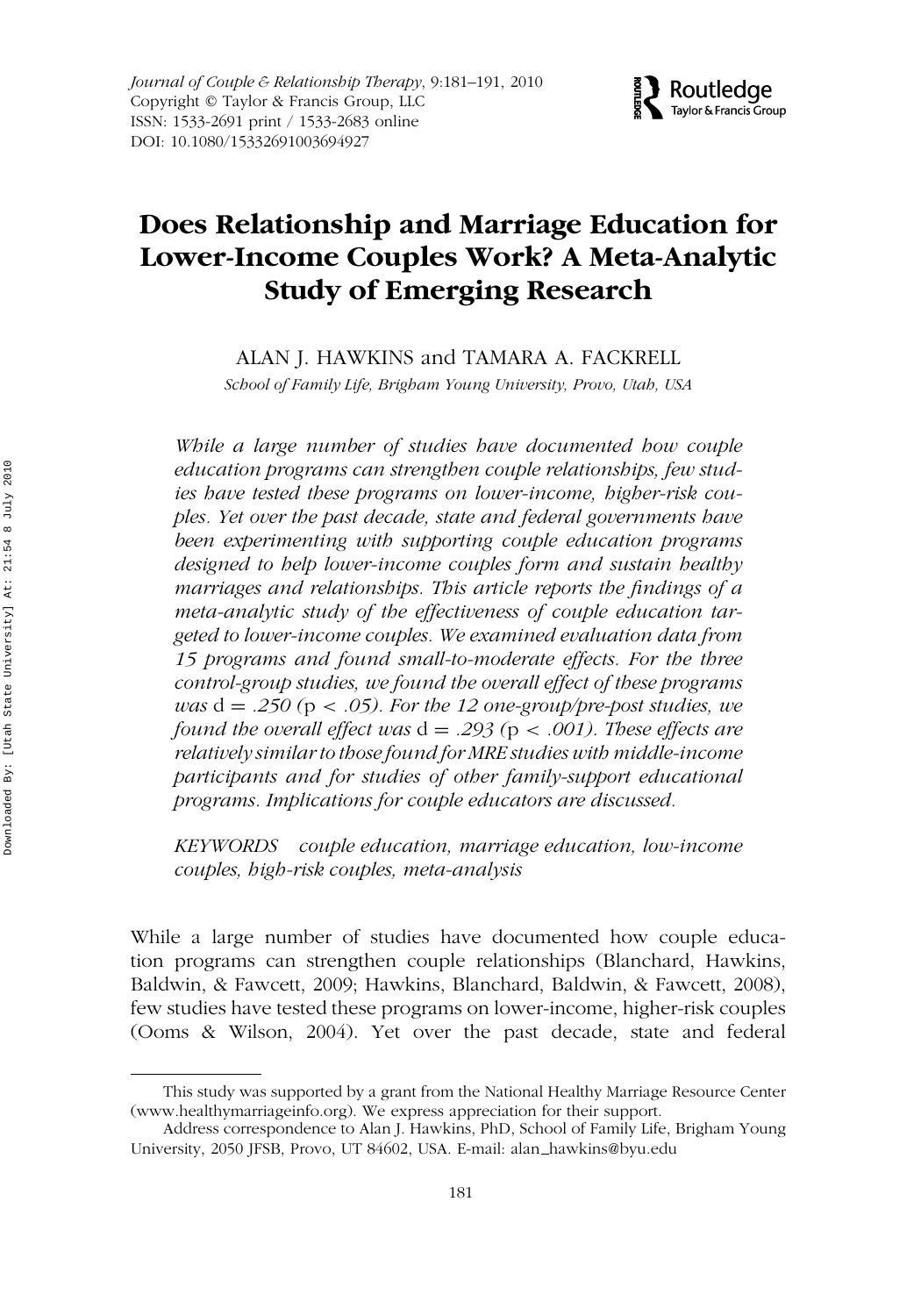governments, as well as other institutions, have experimented with supporting couple education programs designed to help lower-income couples, who are at greater risk for relationship difficulties, form and sustain healthy marriages and relationships. Stronger and more stable marriages and relationships may help many couples be more self-sufficient and improve the well-being of children in those families (Amato, 2005; Cherlin, 2009).

This report brings together emerging information on the effectiveness of couple education programs for lower-income couples in a meta-analytic study. Meta-analysis is a rigorous technique for combining the findings from all studies on a particular topic—in this case, the effectiveness of couple education for lower-income couples—to determine the overall or average effect. While individual studies report individual program results, meta-analysis systematically combines the results of all comparable evaluation studies by standardizing outcome measures and aggregating them into an effect size that expresses the magnitude of the difference between treatment and comparison groups or the improvement of a single group after treatment.

Early process evaluation studies have shown that lower-income couples are attracted to well-designed couple education and enjoy participating in these programs (Dion et al., 2008; Office of the Assistant Secretary for Planning and Evaluation, 2006, December). A few recently published studies have evaluated the effectiveness of programs for lower-income couples (Cowan, Cowan, Pruett, Pruett, & Wong, 2009<sup>∗</sup> ; Cox & Shirer, 2009∗; Stanley et al., 2005∗). Also, a significant amount of unpublished research in this area now exists. A number of Healthy Marriage Initiative (HMI) demonstration projects funded by state and federal governments have been collecting program evaluation data on important outcomes such as relationship quality and communication and problem-solving skills. But analysis and reporting of these data have been slow in coming, as results are considered preliminary given that most of the projects have 5-year plans.

The U.S. Administration for Children and Families (ACF) is currently funding three long-term, large-scale, rigorous HMI demonstration projects: Building Strong Families (BSF, targeted to lower-income, unmarried parents), Supporting Healthy Marriages (SHM, targeted to lower-income, married couples), and the Community Healthy Marriage Initiative (testing community support models for strengthening marriages in lower-income communities). BSF and SHM use an experimental random assignment design. These projects over time will yield valuable information about the potential of couple education services to help lower-income, higher-risk couples form and sustain stable, healthy relationships and families. Published outcome evaluation studies from these major, long-term demonstration projects, however, are still over the horizon. Moreover, these large-scale demonstration programs

∗

Study included in meta-analysis.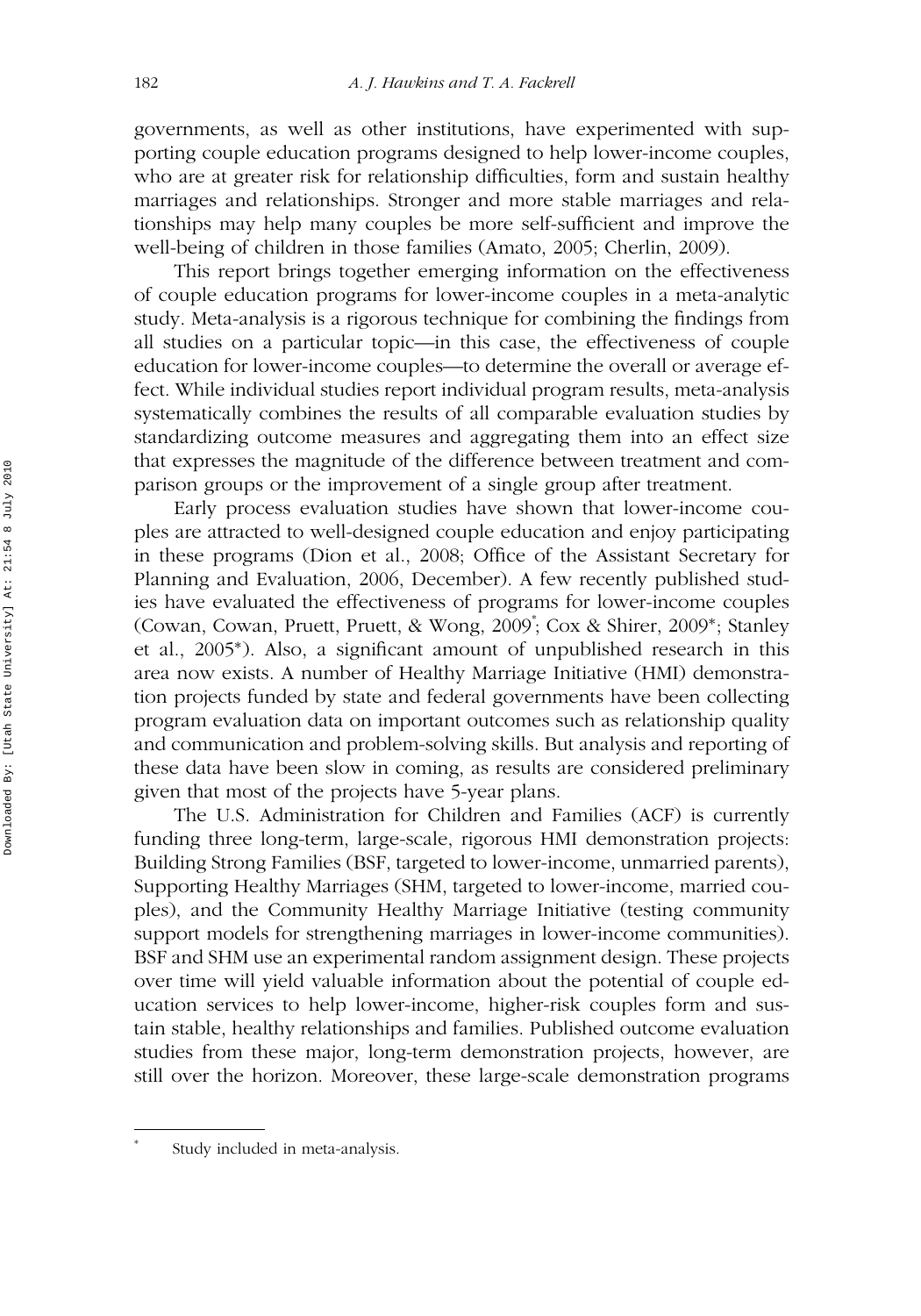have received high levels of public funding to support an intensive array of supportive services over a longer period of time; such models will be hard to replicate widely in the field.

Yet there are important reasons for wanting to get an early picture of the results of less resource-intensive programs and initiatives targeted to lowerincome couples. First, analyses of early results could provide encouragement to ongoing efforts of other federal, state, and local HMI practitioners. In addition, during a time of federal administrative transition and federal and state budget restrictions, administrators will be seeking to know as much as possible about the HMI projects for lower-income couples and individuals, including early assessments of the effectiveness of these programs. A systematic review of the available information—most of it still unpublished—can provide preliminary evidence about the efficacy of these programs. Finally, commentators have justifiably raised the question of whether couple education will be effective for lower-income, higher-risk couples who have more diverse family situations and economically and socially stressful lives (Huston & Melz, 2004; Ooms & Wilson, 2004). Thus, an early look at couple education targeted to lower-income, higher-risk couples would address an important research and policy question. A rigorous synthesis of available data using meta-analytic methods will provide policy makers and practitioners timely information that is useful for making informed decisions regarding these initiatives and address an important research question currently facing couple education researchers.

#### METHODS

#### Search Procedure and Inclusion Criteria

We conducted an extensive search for reports of couple education outcome evaluation research that focused on lower-income adult individuals and couples. We defined *lower-income* as an income less than twice the federal poverty rate. For a family of four, the poverty line is about \$22,000. Studies in which at least two-thirds of participants were lower-income were included in the study. Several included studies had only lower-income participants. Similarly, a few studies had almost exclusively nonwhite participants; for others, usually about half the participants were nonwhite.

We started our search for studies by identifying potential studies that met our criteria from recent comprehensive meta-analyses (Blanchard et al., 2009; Hawkins et al., 2008). We also searched electronic databases for more recent research. We contacted many active researchers in the field who are doing work in this area. In addition, we contacted a number of federal HMI grantees who were thought to be collecting some kind of program evaluation data on lower-income participants. While all grantees are collecting basic participant demographic and usage information and many are collecting participant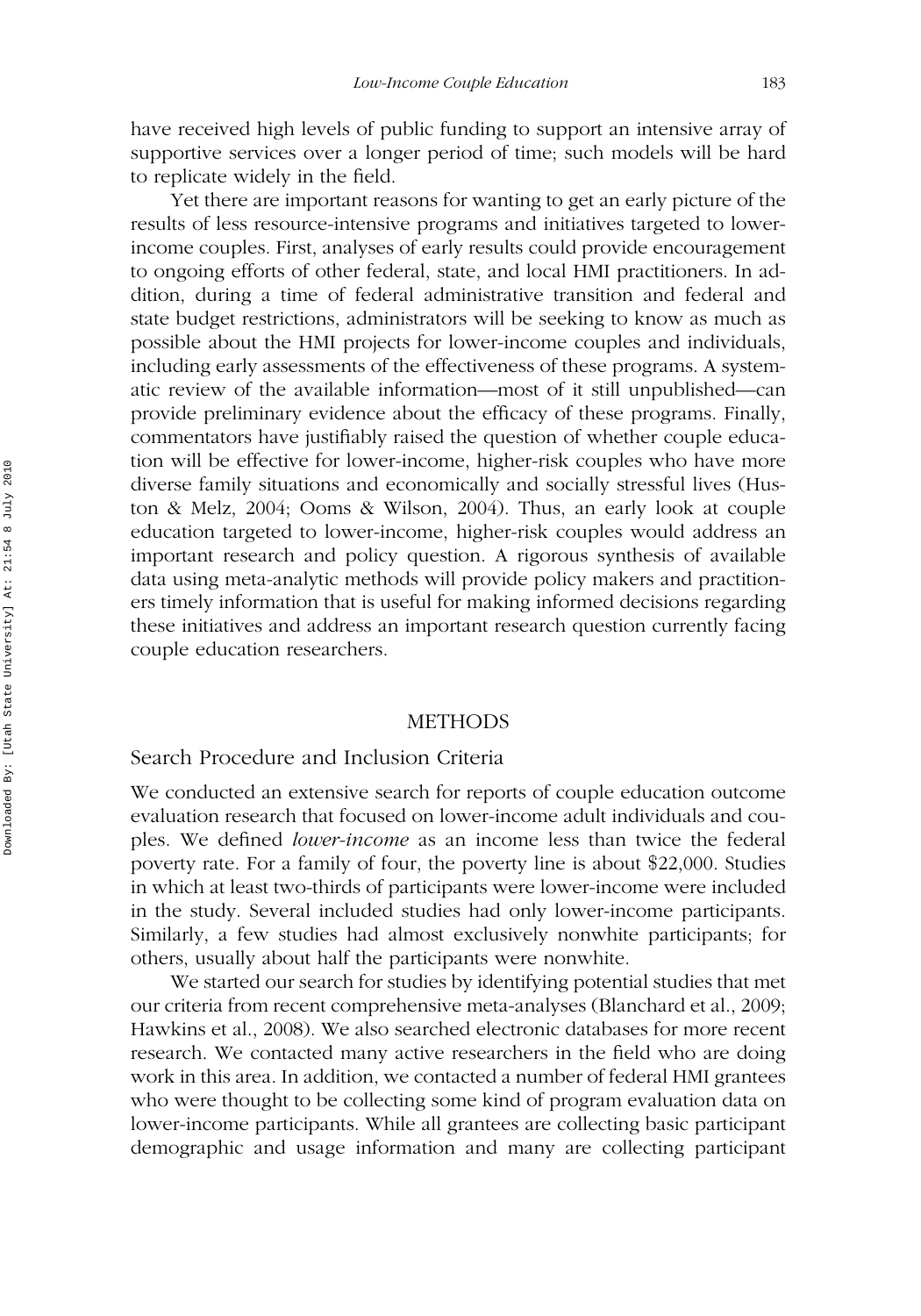satisfaction data, we searched for grantees that were also collecting outcome data. We did not contact all federal HMI grantees, however, so it is possible that we missed a few unpublished reports from grantees that are collecting outcome evaluation data.

We included only studies of educational programs rather than clinical treatment. A recent meta-analysis of the effectiveness of couple education programs conducted by the Urban Institute (Reardon-Anderson, Stagner, Macomber, & Murray, 2005) included both educational services and therapeutic treatments.

In addition, we included studies using both control-group designs (both experimental and quasi-experimental) as well as one-group/pre-post designs (with no control group). However, we analyzed these two groups of studies separately because they employ different formulae for calculating an effect size and because control-group designs are thought to be more rigorous tests of program effectiveness. A couple of programs we encountered in our search conducted retrospective pre-post evaluations in which participants, after completing the educational intervention, assessed themselves on certain behaviors and feelings at that point and also retrospectively reported where they thought they were on these same behaviors and feelings before the intervention. Evaluation researchers differ on how valid retrospective prepost evaluations are, with some arguing that they overestimate the effects of behavioral change and should be limited to self-assessment of learning and subjective sense of change (Hill & Betz, 2005), but others argue that retrospective pre-post evaluation studies are more accurate estimates of change when program participants tend to overestimate their skills before learning more about them (Pratt, McGuigan, & Katzev, 2000). However, with only two such studies, we decided not to include these retrospective pre-post studies for analysis at this time. As more of these studies become available, it would be valuable to assess them separately to see if they provide a similar or different picture of the effectiveness of couple education programs.

A few initiatives are targeting youth with healthy relationship education classes and are collecting outcome data. For instance, the Alabama Community Healthy Marriage Initiative over the past 2 years served more than 2,000 mostly lower-income youth with a marriage and relationship curriculum. These youth showed significant, positive changes in conflict management skills, marital role salience and attitudes, ability to resist peer pressure, and other valuable outcomes (Adler-Baeder, 2009b). However, our focus in this report is on adults rather than youth. Youth programs target quite different outcomes than adult programs and the number of these programs is limited at this time.

We identified more than 200 outcome evaluation studies of couple education programs, but few focused on lower-income couples or individuals. We identified six published or in press articles and six unpublished reports, including working manuscripts, administrative reports, and even preliminary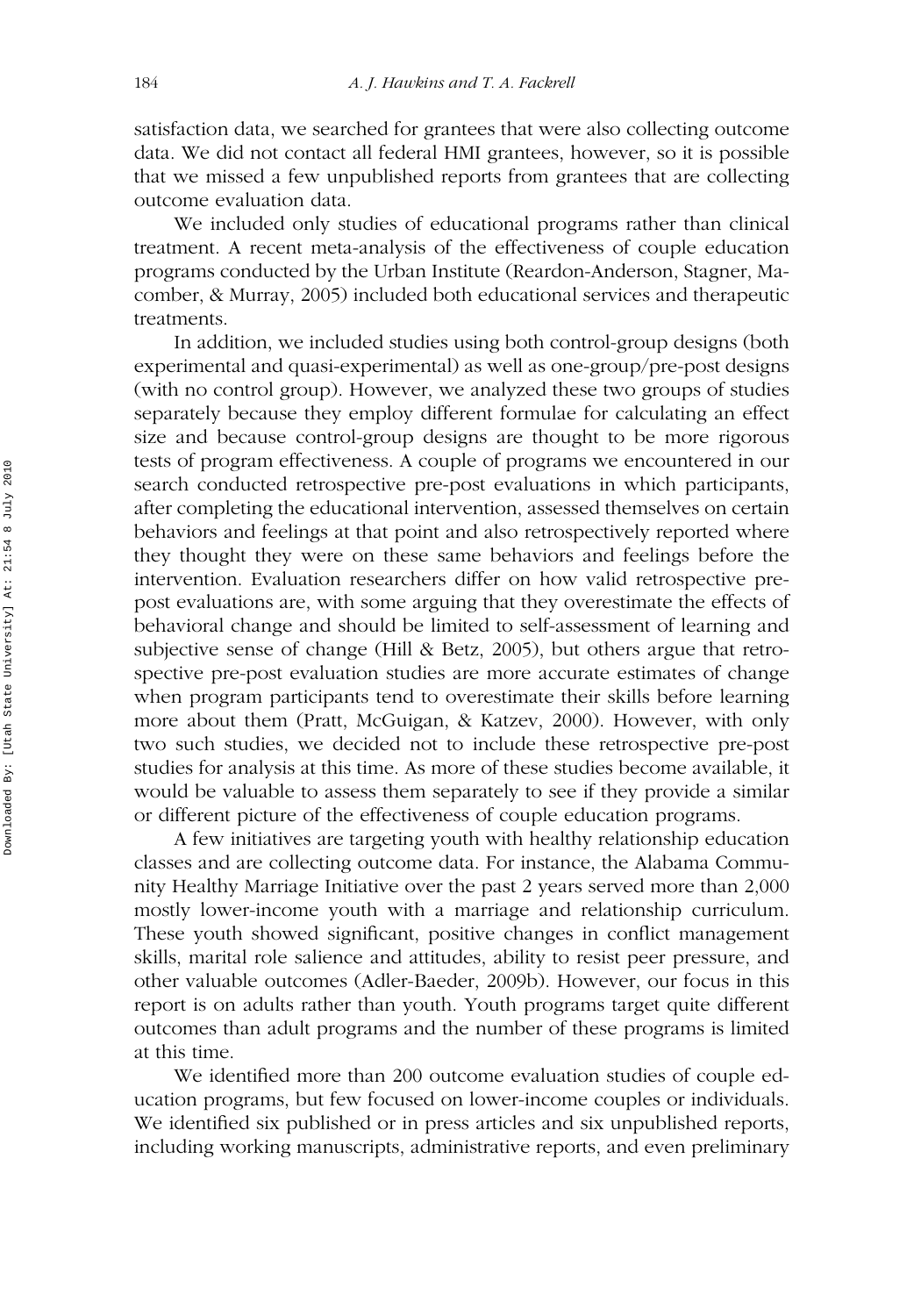analyses that were not yet written into an official report. A few demonstration programs that we contacted were collecting outcome data but were not yet in a position to share their results. Table 1 provides a brief overview of the 12 studies that were included in our meta-analysis. Note that three studies reported evaluations of two independent studies, so the total number of studies in our meta-analysis is 15.

There are a few points worth emphasizing from Table 1. First, these evaluation studies of lower-income participants used much larger samples—on average, 365 individuals—compared with research with middle-class samples. No doubt the federal and state funding that supported these programs contributed to the larger sample sizes. Five of the studies came from programs supported by the Office of Family Assistance, Administration for Children and Families, through funding authorized by the Deficit Reduction Act of 2005. Most of the curricula used in these studies were well researched with middle-class couples but specifically adapted to the needs, circumstances, and learning styles of lower-income couples. Some programs were integrated into existing institutional infrastructures (e.g., community human service agencies, U.S. Army Chaplain's Office), while others were freestanding but coordinated through a state-wide healthy marriage initiative.

#### Coding Procedure

The authors of this study independently coded each study and then compared codes. When there were discrepancies, we consulted the study reports for further clarification until a coding consensus was reached. We coded outcome data that were commonly measured in these reports. The most commonly assessed measures were relationship quality/satisfaction and communication and problem-solving skills. Some other important outcomes were assessed in a few studies, including relationship readiness, relationship commitment/dedication, relationship aggression/violence, and co-parenting quality/cooperation. If at least three reports included assessments of an important outcome, we coded them as well, but only commitment/dedication had enough reports for us to include this outcome in our analyses.

Note that all outcomes were self-reports; we found no observational assessments in this body of work with low-income couples. Previous research (Blanchard et al., 2009) found that observational measures of communication skills in couple education program studies yield significantly larger effect sizes compared with self-report measures, although it is not clear what this difference means. But it is possible that the effect sizes in this study may underestimate the effects of the programs because they were all self-reports.

Most reports provided post-assessments immediately or shortly after the end of the educational intervention. And while many of these reports noted that follow-up assessments were in process, longer-term follow-up outcome data usually were not yet available. Three studies (Antle et al.,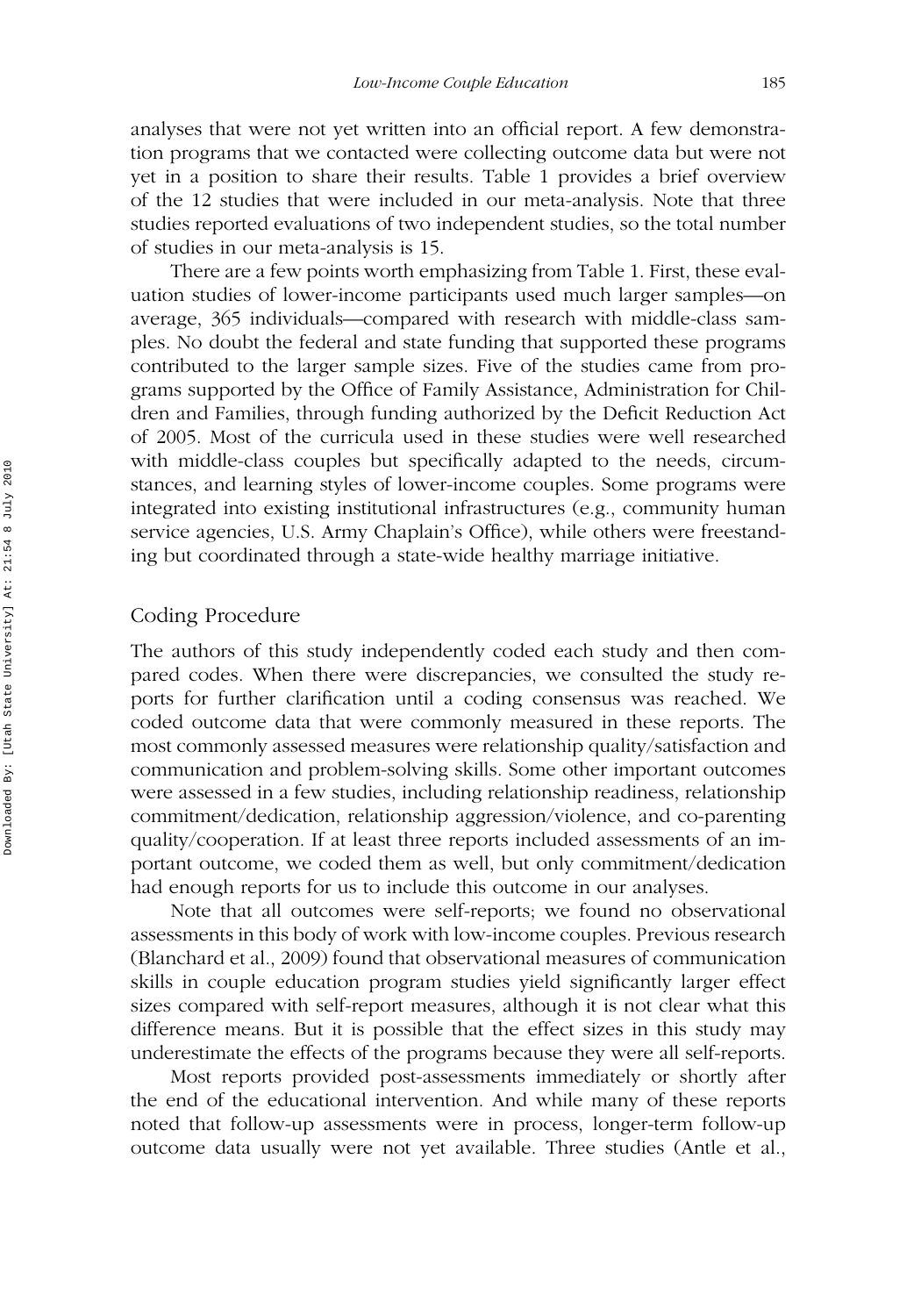| ¢<br>ï<br>r<br>¢<br>¢       |
|-----------------------------|
| ś<br>֚                      |
| í                           |
| ł.<br>l<br>١<br>j<br>i      |
| J<br>ł<br>4<br>l            |
| l<br>۱<br>֚֚֡<br>l<br>Í.    |
| f<br>ļ<br>j<br>Ì<br>ì.<br>l |
| ŕ<br>I.                     |
| ł<br>l                      |
| l                           |

| l                                                           |  |
|-------------------------------------------------------------|--|
| $\begin{array}{c} \begin{array}{c} \end{array} \end{array}$ |  |
| l                                                           |  |
| ׇ֚֘֡                                                        |  |
| $\overline{a}$                                              |  |
| ֕<br>ׅ֘֒                                                    |  |

| peer-reviewed<br>Author(s)/Year                         |                                                                   |                                                                                                                |                                       |                        | Research<br>No. of |                                |                                         |
|---------------------------------------------------------|-------------------------------------------------------------------|----------------------------------------------------------------------------------------------------------------|---------------------------------------|------------------------|--------------------|--------------------------------|-----------------------------------------|
| publication)                                            | Organization                                                      | Program(s)                                                                                                     | Target                                | Location               | Participants       | Study Design                   | Funding Source                          |
| Adler-Baeder (2009a)*                                   | Marriage Initiative<br>Alabama Healthy                            | Basic Training for Black<br>RE-Mastering the Mysteries<br>Couples; Together We<br>of Love; Smart Steps;<br>Can | Low-income couples<br>and individuals | Alabama                | 568                | Pre-post                       | ACF-OFA                                 |
| Antle et al. (2009)*                                    | University of Louisville                                          | PREP-Within My Reach                                                                                           | Low-income individuals                | Louisville, Kentucky   | 156                | Pre-post                       | Unreported                              |
| Cowan et al. (2009)*                                    | California-Berkeley<br>University of                              | Supporting Father<br>Involvement                                                                               | Low-income couples                    | California             | 192                | control-group<br>Randomized    | State (CA) Dept. of<br>Social Services  |
| Cox and Shirer (2009)*                                  | Oklahoma State                                                    | Caring for My Family                                                                                           | Low-income couples<br>and individuals | Michigan               | SS <sub>1</sub>    | control group<br>Nonrandomized | Human Services<br>State (MI) Dept. of   |
| Einhorn et al. (2008)*                                  | University<br>University of Denver                                | PREP-Inside and Out                                                                                            | Prison inmates                        | Oklahoma               | 254                | Pre-post                       | State (OK)                              |
| Dyer et al. $(2009)^*$                                  | Active Relationships,<br>Inc.                                     | Active Relationships                                                                                           | Low-income Hispanic<br>couples        | Dallas, Texas          | 194                | Pre-post                       | Federal ACF-OFA                         |
| Falciglia and Eisenberg                                 | <b>PAIRS</b>                                                      | <b>PAIRS</b> Essentials                                                                                        | Low-income couples<br>and individuals | Dade Co. Florida       | 176                | Pre-post                       | Federal ACF-OFA                         |
| (2009)<br>Higginbotham and<br>Adler-Baeder<br>$(2008)*$ | Utah State U.                                                     | Smart Steps                                                                                                    | Low-income remarried<br>couples       | Northern Utah          | 792                | Pre-post                       | Federal ACF-OFA                         |
| Norbut (2009)                                           | CA Healthy Marriage<br>Coalition                                  | RE-Mastering the Mysteries<br>of Love; 10 Great Dates                                                          | Low-income couples                    | California             | 128                | Pre-post                       | Federal ACF-OFA                         |
| Stanley et al. (2005)*                                  | University of Denver                                              | PREP-Strong and Ready<br>Families                                                                              | Army couples                          | Unspecified            | 670                |                                | Chief of Chaplains<br>Federal U.S. Army |
| Stanley (2009)                                          | University of Denver                                              | PREP-Strong Bonds                                                                                              | Army couples                          | Ft. Campbell, Kentucky | 447                | control-group<br>Randomized    | Federal NICHD                           |
| Manning (2008)*<br>VanderWal and                        | Grand<br>Healthy Marriages,<br>Healthy<br>Relationships<br>Rapids | Family Wellness; How to<br>Avoid Marrying a Jerk                                                               | Low-income couples                    | Grand Rapids, Michigan | 714                | Pre-post                       | Federal ACF                             |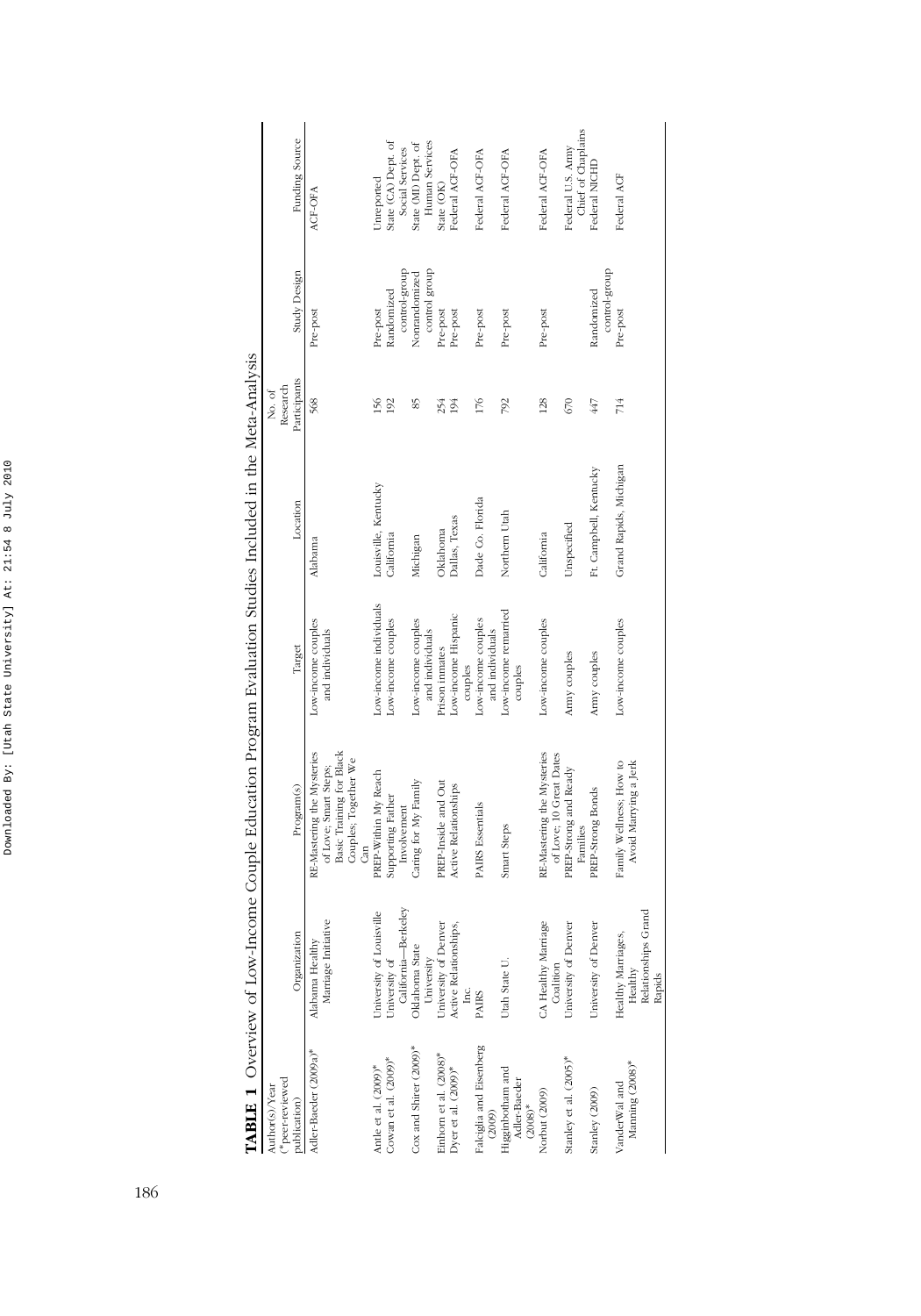in press∗; Cowan et al., 2009∗; Stanley et al., 2009∗) reported longer-term follow-up outcome data (from 6 to 12 months); we coded these effects, as well.

When coding one-group/pre-post studies, correlations between preassessment and post-assessment scores are needed to calculate precise effects. These correlations were available in some studies but not in others. When these correlations were not available, we estimated them to be 0.50, which has proved to be a good estimate that does not bias the overall effect size (Nowak & Heinrichs, 2008; Schwartz, Bode, Repucci, Becker, Sprangers, & Fayers, 2006).

#### Effect Size Computation

While the methodological gold standard for evaluation research is randomized control trials, one-group/pre-post designs may be reasonable estimates of potential program effects. To date, most HMI programs that have collected outcome data on lower-income couples have used one-group/pre-post designs without comparison groups, a design that is common to naturalistic field studies. A recent meta-analytic study of the effectiveness of couple education programs for middle-class adults found relatively similar patterns of outcomes for control-group and one-group/pre-post design studies (Blanchard et al., 2009). Nevertheless, we conducted separate analyses for studies using experimental and nonexperimental designs, as recommended by meta-analysis experts (Lipsey & Wilson, 2001). We calculated overall standardized mean difference effect sizes for control-group-design studies and standardized mean gain score effect sizes for the one-group/pre-post-design studies. We used Biostat's Comprehensive Meta Analysis II to perform calculations. All effect sizes were weighted by the inverse variance (squared standard error) and averaged to create the overall effect size. We used random effects estimates that allow for the possibility that differences in effect sizes from study to study are associated not only with participant-level sampling error but also with variations in study and intervention methods (Lipsey & Wilson, 2001). We aggregated effect sizes to the study level because most studies included multiple outcomes.

#### FINDINGS

#### Control-Group Studies

We first report on the three program evaluation studies with predominantly lower-income participants that used control-group comparisons. Two of these studies used random assignment to groups, and the third study assigned volunteers to treatment and control groups based on their ability to attend a 6-week program (quasi-experimental). For these studies, the overall program effect, comprising self-reports of relationship quality, commitment,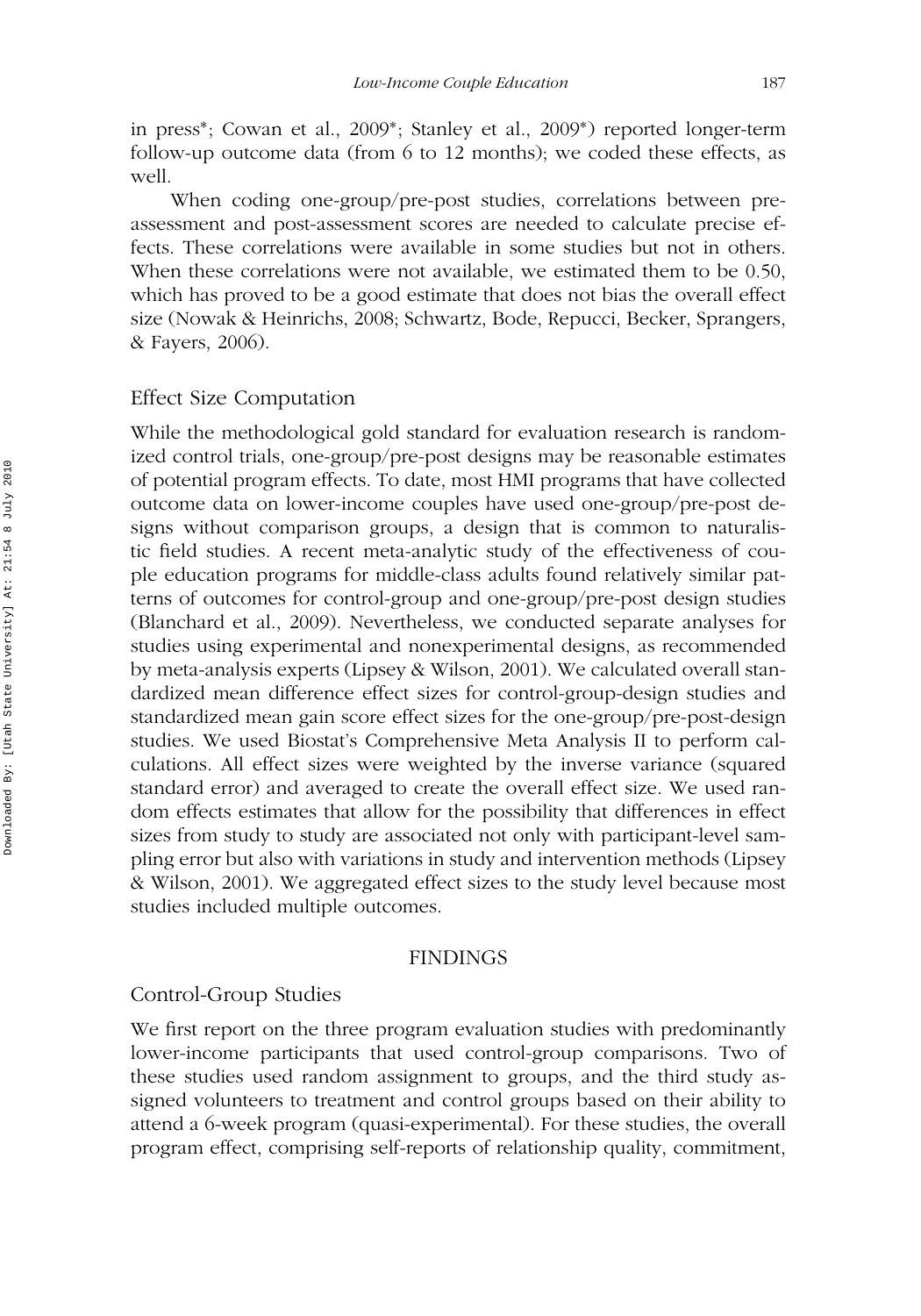stability, and communication skills, was  $d = .250 (p < .05)$ . The range of effect sizes was quite small, from *d* = .189 to .252. An effect size of .250 is generally considered a small-to-moderate effect (Lipsey & Wilson, 2001) and can be interpreted to mean that about 60% of the treatment-group participants were above the overall median score. (By definition, 50% of control-group participants are above the overall median score.)

### One-Group/Pre-Post Studies

Twelve of the 15 program evaluation studies with predominantly lowerincome participants used a one-group/pre-post design, comparing a treatment group after the program intervention to that same treatment group before the program began. For these studies, the overall program effect size, comprising self-reports of relationship quality, commitment, and communication skills, was  $d = .293$  ( $p < .001$ ), a figure similar to the effect size for the control-group studies. The range of effects sizes went from  $d = 0.126$  to .655. An effect size of .293 can be interpreted to mean that about 62% of the participants after the program treatment were above the overall median score of the same participants before the program treatment. We further broke down this effect size into separate outcomes for relationship quality/commitment  $(d = .287, p < .001, k = 10)$  and communication skills  $(d = .409, p < .001,$  $k = 7$ ). The effect size for communication skills can be interpreted to mean that 66% of the participants after the program treatment were above the overall median score of the same participants before the program treatment.

#### Program Dosage

Because of the relatively small number of studies in this meta-analysis, it was difficult to explore program moderators of these effect sizes. However, we did compare lower-dosage  $(\leq 12$  hours program time) to higher-dosage programs (>12 hours program time). Although the differences were in the expected direction favoring higher-dosage programs, the differences proved non-significant, perhaps due to the small number of studies for comparison. (For control-group studies:  $d_{lo} = .252$ , *ns*,  $k = 1$ ;  $d_{bi} = .334$ , *ns*,  $k = 2$ ;  $Q =$ 0.07, *ns*. For one-group/pre-post studies:  $d_{l0} = .262$ ,  $p < .001$ ,  $k = 6$ ;  $d_{bi} =$ .344,  $p < .001$ ,  $k = 6$ ;  $Q = 1.14$ , *ns*.)

#### DISCUSSION

Our systematic review of 15 couple education program evaluation studies (from 12 reports) with predominantly lower-income participants suggests that these programs can produce small-to-moderate, reliable improvements in relationship quality and communication skills. The effects are only slightly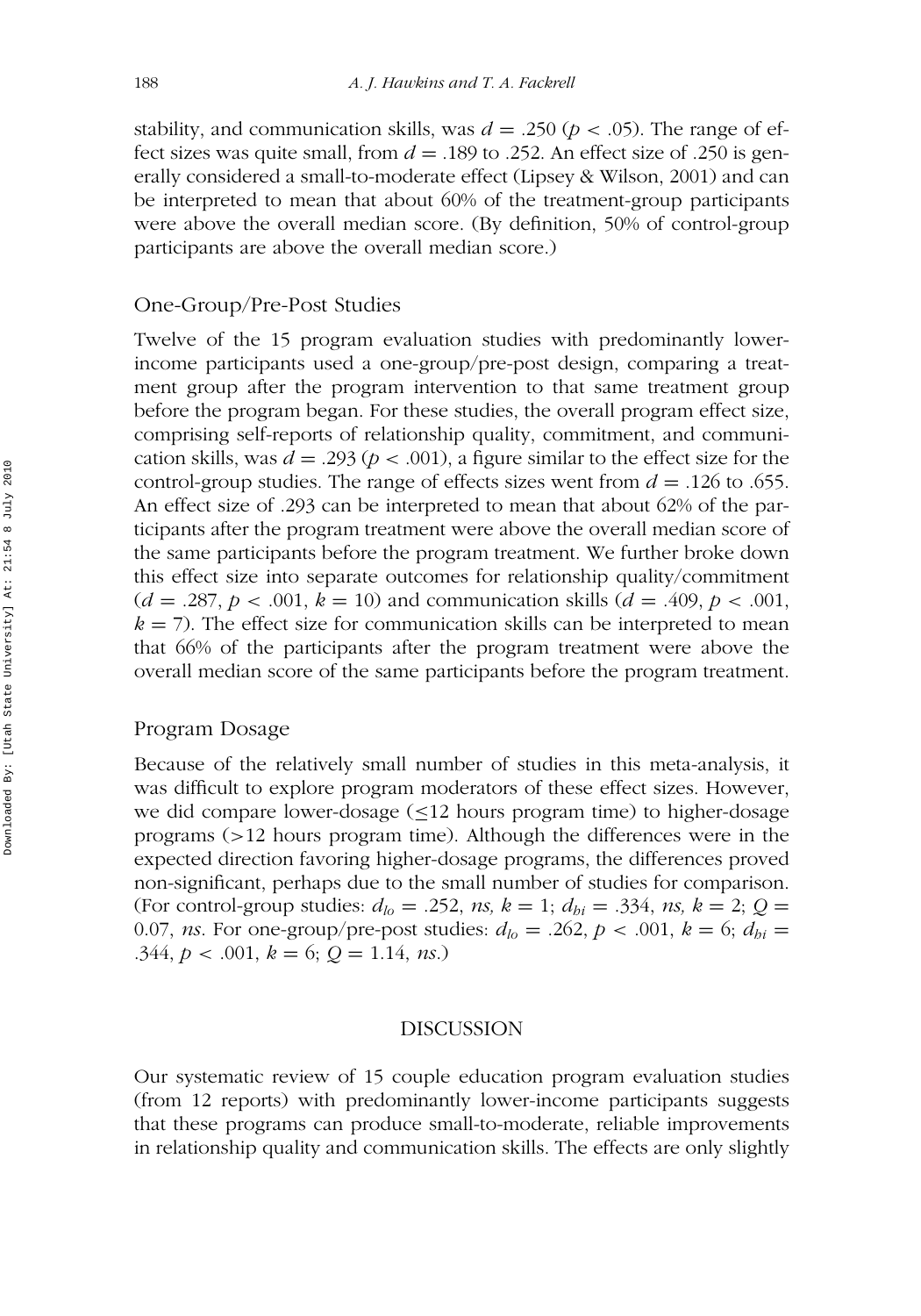smaller than those found in couple education studies with middle-income participants, which generally ranged between .30 and .40 (Hawkins et al., 2008). Most of the studies did not use a control group, but the overall effect size for these one-group/pre-post programs was similar to the overall effect size for the three studies with control-group comparisons.

In interpreting the significance of these results, we should bear in mind that these low-income couples undoubtedly were facing numerous life challenges and hardships that could work against relationship improvement. Moreover, with only two exceptions, the intervention dosage was less than 17 hours of program time usually over a period of 4 to 8 weeks. And many participants did not receive quite the full dose. Given the stressful lives of the participants and the modest educational dosage, the improvements demonstrated are still noteworthy, we believe. And recall that all outcomes were self-report measures that may underestimate true effect sizes (Blanchard et al., 2009). The effect sizes found in this meta-analysis are similar to effects found for other family support educational interventions, such as for adolescent pregnancy prevention programs  $(d = .33)$  or alcohol and drug abuse prevention programs (*d* = .30) (see Lipsey & Wilson, 1993, Table 1).

### STUDY LIMITATIONS AND FUTURE EVALUATION RESEARCH NEEDS

This meta-analysis provides an early look at the emerging research that is evaluating the effectiveness of couple education programs targeted primarily to lower-income couples. However, we were able to review and code only 15 studies (from 12 reports). Clearly, more research in this area is needed. Fortunately, more is in the pipeline and will come out over the next few years, including some randomized control studies with large samples.

Most of the studies in this meta-analysis reported an immediate postprogram treatment effect. Only three studies used a later follow-up assessment (although many of these programs are currently collecting longer-term follow-up data). Thus, we cannot yet assert the staying power of these effects for lower-income couples who experience more challenges to their relationships than do middle-income couples. However, meta-analytic research with middle-income couples found little evidence of deterioration of program effects (Hawkins et al., 2008). Future research will establish whether positive program effects are maintained over time for lower-income couples.

Our scan of studies revealed only a few programs that targeted lowerincome singles not currently in serious romantic relationships to help them improve healthy relationship knowledge, readiness, and decision making. Thus, we were not able to assess the effectiveness of these kinds of important programs yet. We look forward to more evaluation research in this area.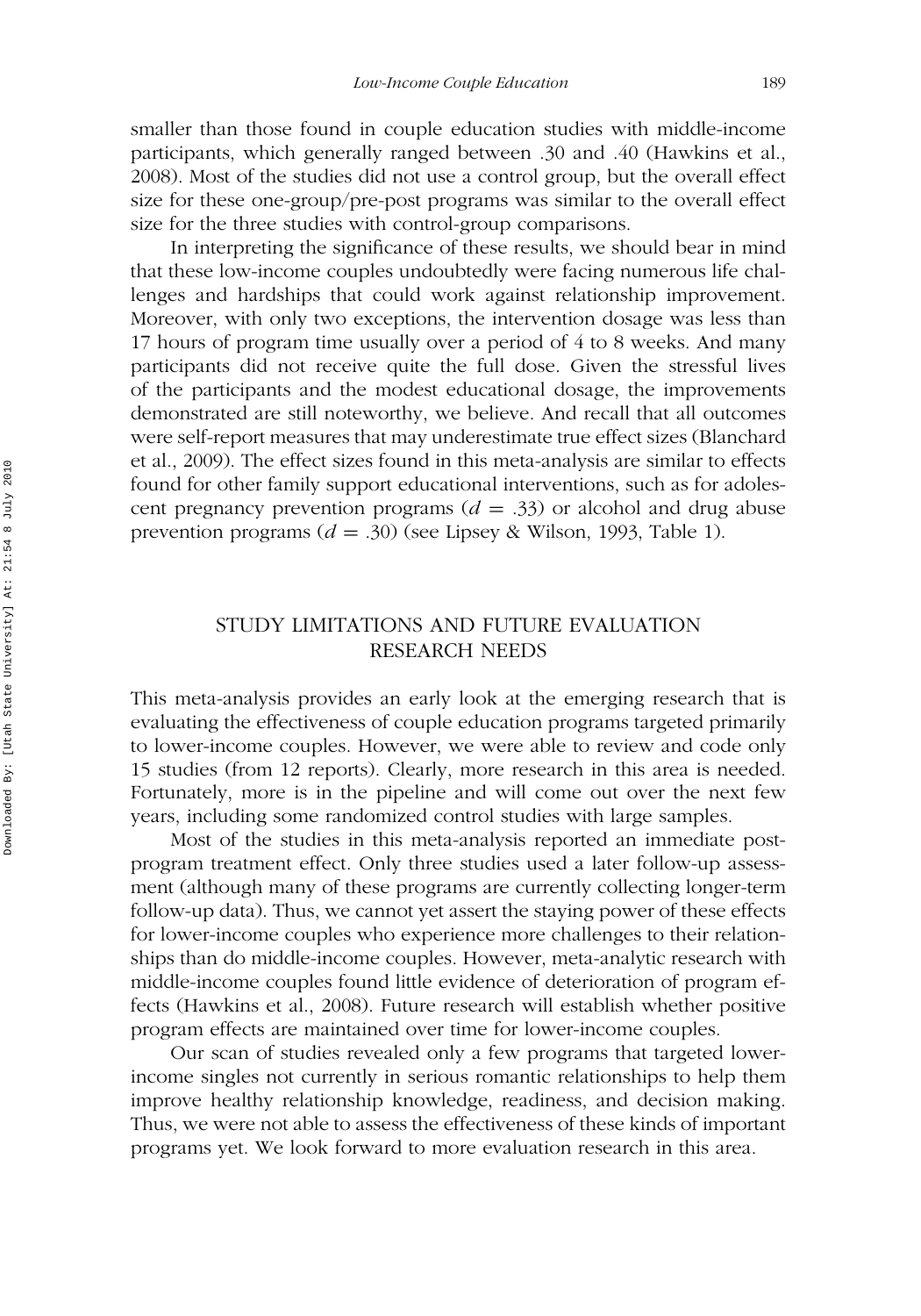Finally, only a few of the studies we reviewed assessed important outcomes such as relationship violence, co-parenting behavior, and, ultimately, child outcomes. Monitoring these outcomes will be crucial as more evaluation studies are completed. Again, we are encouraged that evaluation studies in the pipeline will include some of these important outcomes.

#### REFERENCES

- Adler-Baeder, F. (2009a). Findings for adult participants of marriage and relationship education in year 2. Retrieved June 17, 2009, from http://www. alabamamarriage.org/documents/AdultLONG\_ResearchBriefFINAL12.6.08.pdf
- Adler-Baeder, F. (2009b). Findings for youth participants in relationship education (RE) 2006–2008. Retrieved June 17, 2009 at http://www.alabamamarriage.org/ documents/YouthLONG\_ResearchBrief\_FINAL09.pdf.
- Amato, P. R. (2005). The impact of family formation change on the cognitive, social, and emotional well-being of children. *The Future of Children*, *15*(2), 75–96.
- Antle, B. F., Sar, B. K., Christensen, D. N., Ellers, F. S., Karam, E. A., Barbee, A. P., & van Zyl, M. A. (in press). The impact of Within My Reach relationship training on relationship skills and outcomes for low-income individuals. *Journal of Marital and Family Therapy*.
- Blanchard, V. L., Hawkins, A. J., Baldwin, S. A., & Fawcett, E. B. (2009). Investigating the effects of marriage and relationship education on couples' communication skills: A meta-analytic study. *Journal of Family Psychology*, *23*, 203–214.
- Cherlin, A. J. (2009). *The marriage-go-round. The state of marriage and family in America today*. New York: Alfred A. Knopf.
- Cowan, P. A., Cowan, C. P., Pruett, M. K., Pruett, K. D., & Wong, J. J. (2009). Promoting fathers' engagement with children: Preventative interventions for low-income families. *Journal of Marriage and Family*, *71*, 663–679.
- Cox, R. B., Jr., & Shirer, K. A. (2009). Caring For My Family: A pilot study of a relationship and marriage education program for low-income unmarried parents. *Journal of Couple and Relationship Therapy*, *8*, 343–364.
- Dion, M. R., Hershey, A. M., Zaveri, H. H., Avellar, S. A., Strong, D. A., Silman, T., Moore, R. (2008). *Implementation of the Building Strong Families program*. Washington, D.C.: Mathematica Policy Research, Inc.
- Dyer, P., Kotrla, K., & Stelzer, K. (2009). *Hispanic Active Relationships project (HARP): Project year 2 annual report: Evaluation section*. Waco, TX: Baylor School of Social Work.
- Einhorn, L., Williams, T., Stanley, S., Wunderlin, N., Markman, H., & Eason, J. (2008). PREP Inside and Out: Marriage education for inmates. *Family Process*, *47*, 341–356.
- Facciglia, A., & Eisenberg, S. (2009). *Administrative report*. Weston, FL: PAIRS Foundation.
- Hawkins, A. J., Blanchard, V. L., Baldwin, S. A., & Fawcett, E. B. (2008). Does marriage and relationship education work? A meta-analytic study. *Journal of Consulting and Clinical Psychology*, *76*, 723–734.